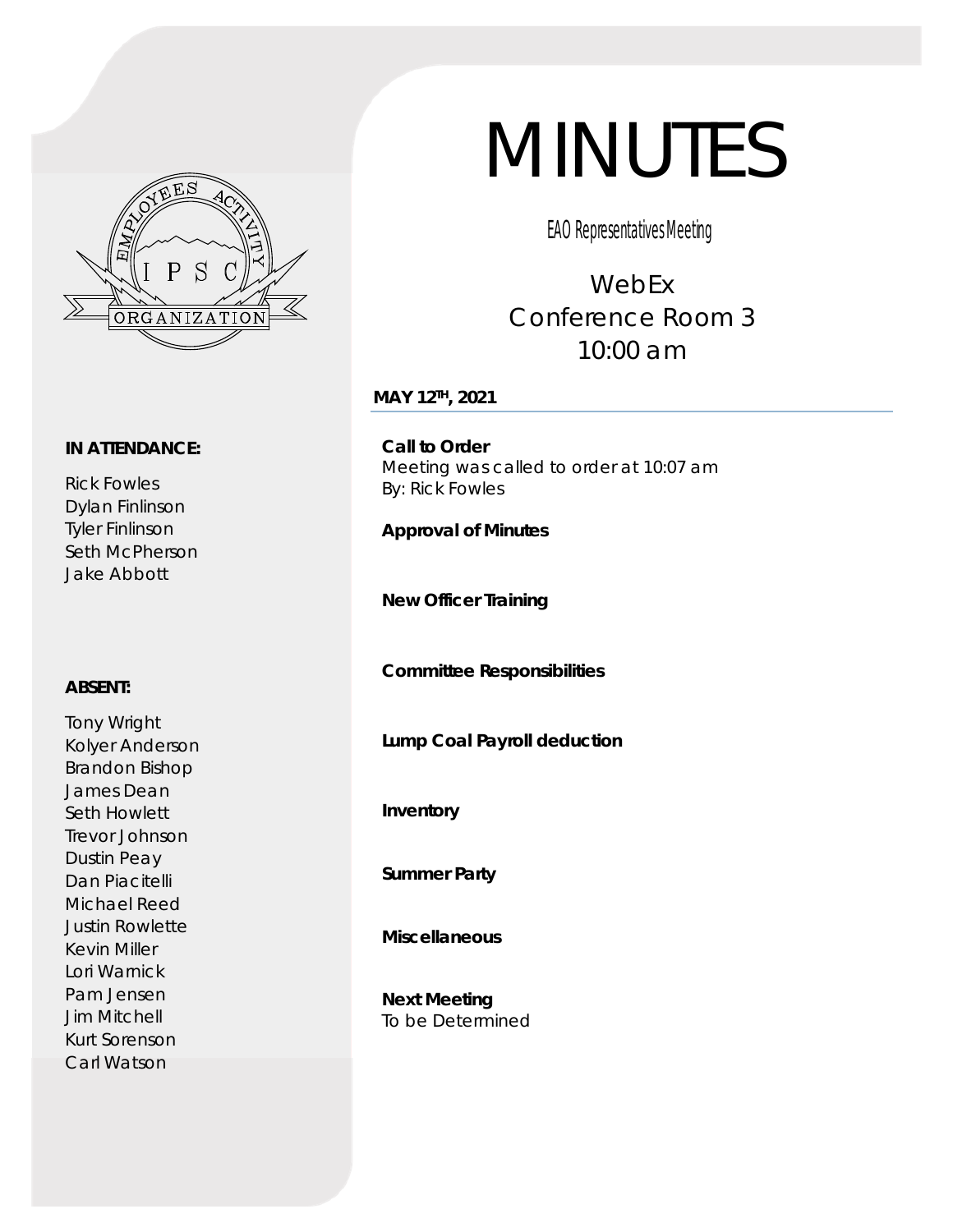## *Update:*

#### **New officer training**

Need to get Joni with Pam to get trained.

Seth cannot get his card activated; Dylan doesn't have one yet.

#### **Committee Responsibilities**

Current member retirements this year will need help to pick up the slack from new(er) ones.

#### **Lump Coal deduction**

Coal payroll deduction will come out this pay period, have been missed so far, this year.

#### I**nventory**

Meals, Kevin talked to Derek about reducing stock. Reduce back to one freezer. Dinners are still selling, and the question was asked why do we need to reduce?

Are lunch vendors coming back onsite?

Do Brandon and Tyson have a process for ordering knives?

Invite them to the next meeting?

Movie ticket losses are about \$1000 a year.

Do we need to think about reducing EAO offerings in the future?

Knives, movie tickets, merchandise, etc

#### **Summer party**

Reserved for June 26th

The food vendors will be at Lagoon

IPSC employee EAO member families are included (household only is free), extra tickets are available at the discount rate. Do we want EAO members to pick up tickets beforehand?

Should we have everyone pre-register to get the number of attendees for a ticket count.

Supervisors get a count from their crew, a response by June 2nd.

Gift cards for IPSC employees OnShift that cannot attend.

It needs to be defined and conveyed on flyers, email, etc...

Need staff's opinion on extra tickets.

Carl will start working on party flyers and the Supervisor count list.

#### **Miscellaneous**

Use Maximo for glove reimbursement? More efficient process

EAO Achievement Awards have been drawn out and are being awarded to the High Schools.